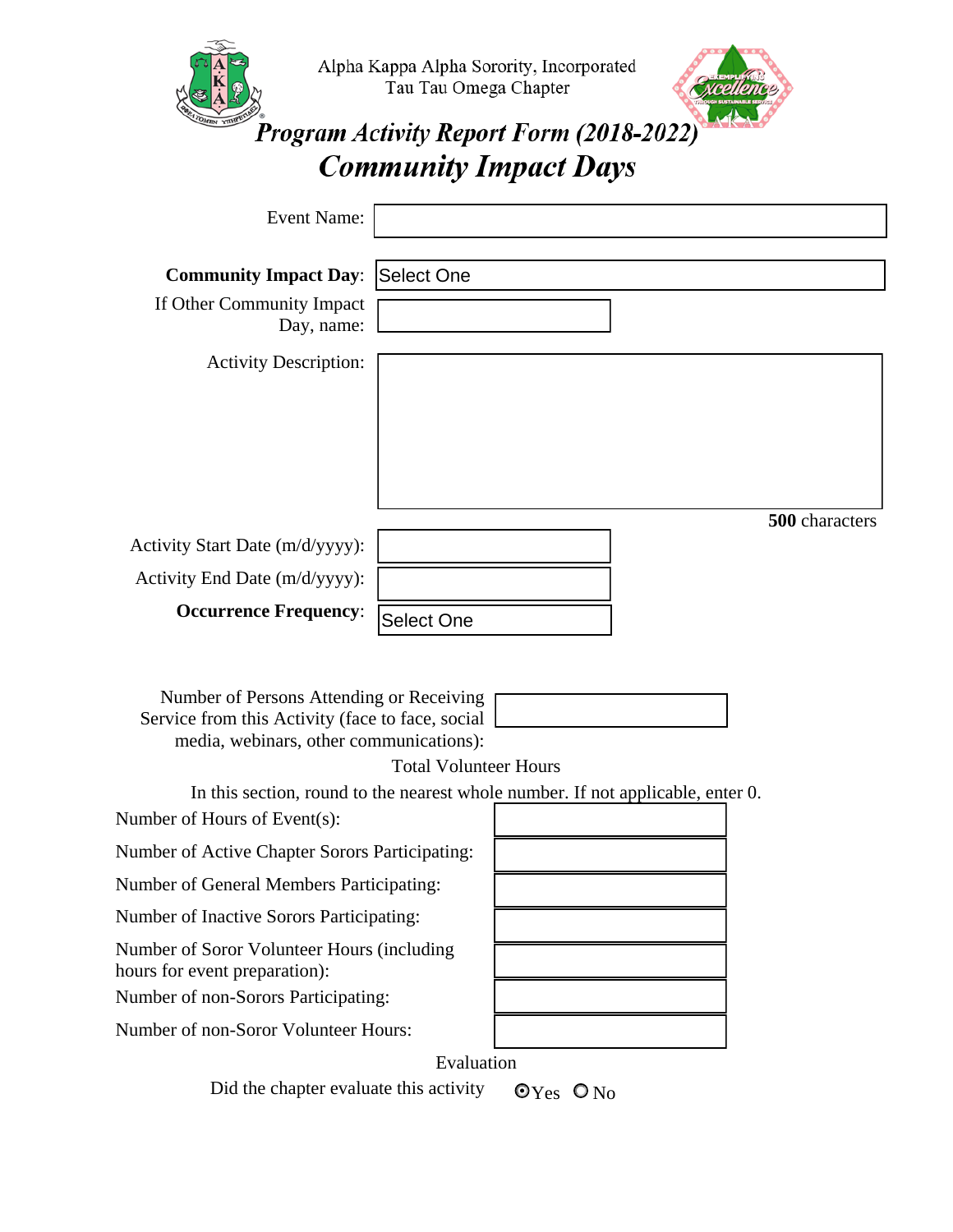| If yes, date of evaluation<br>What were the results of the evaluation?<br>Comments: | $\boldsymbol{\odot}$<br><b>Exceeded Expectations</b><br>Met Expectations<br>O<br>Did not Meet Expectations |  |  |  |
|-------------------------------------------------------------------------------------|------------------------------------------------------------------------------------------------------------|--|--|--|
| Did participants or targeted population evaluate                                    | 500 characters<br>$OY$ es $O$ No                                                                           |  |  |  |
| this project?<br>If yes, what were the results of the evaluation?                   |                                                                                                            |  |  |  |
|                                                                                     | O Exceeded Expectations                                                                                    |  |  |  |
|                                                                                     | <b>O</b> Met Expectations                                                                                  |  |  |  |
| Comments:                                                                           | O Did not Meet Expectations                                                                                |  |  |  |
| Communication                                                                       | 500 characters                                                                                             |  |  |  |
| Did the event(s) receive media attention                                            | $OY$ es $O$ No                                                                                             |  |  |  |
| Media Attention:                                                                    | Select all that apply                                                                                      |  |  |  |
|                                                                                     | JTV                                                                                                        |  |  |  |
|                                                                                     | $\Box$ Radio                                                                                               |  |  |  |
|                                                                                     | $\Box$ Newspaper                                                                                           |  |  |  |
|                                                                                     | Social Media                                                                                               |  |  |  |
|                                                                                     | $\Box$ Flyers                                                                                              |  |  |  |
| Please describe media attention:                                                    |                                                                                                            |  |  |  |
|                                                                                     |                                                                                                            |  |  |  |

**300** characters